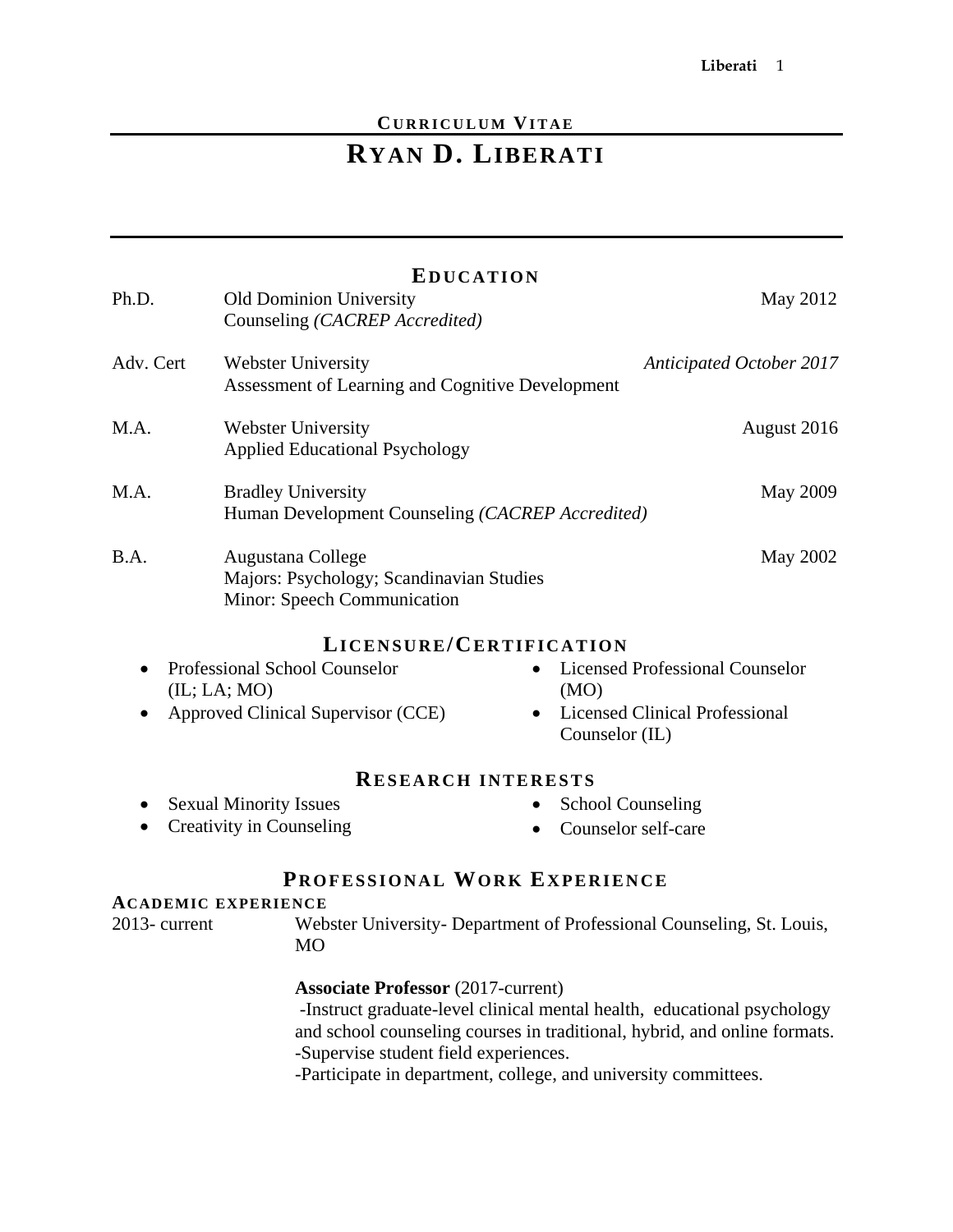|                            | <b>School Counseling Coordinator (2016-current)</b>                     |
|----------------------------|-------------------------------------------------------------------------|
|                            | -Oversee school counseling program.                                     |
|                            | -Serve as liaison to the School of Education                            |
|                            | -Maintain compliance with state, CACREP, and ASCA standards             |
|                            | <b>Assistant Professor</b> (2013-2017)                                  |
|                            | -Instruct graduate-level clinical mental health and couples/family      |
|                            | counseling courses in traditional, hybrid, and online formats.          |
|                            | -Supervise student field experiences.                                   |
|                            | -Participate in department, college, and university committees.         |
| 2011-2013                  | Northwestern State University- Department of Educational Leadership     |
|                            | and Technology, Natchitoches, LA                                        |
|                            | <b>Assistant Professor/Clinical Mental Health Field Experience</b>      |
|                            | Coordinator                                                             |
|                            | -Instructed graduate-level counseling, student affairs, and educational |
|                            | psychology courses in traditional, hybrid, and online formats.          |
|                            | -Supervised clinical mental health and school counseling program field  |
|                            | experiences.                                                            |
|                            | -Participated in department, college, and university committees.        |
| 2009-2011                  | Old Dominion University- Department of Counseling and Human             |
|                            | Services, Norfolk, VA                                                   |
|                            | <b>Graduate Teaching Assistant</b>                                      |
|                            | -Instructed undergraduate human services and special education courses. |
|                            | -Supervised masters-level school and clinical mental health counseling  |
|                            | students in both individual and group formats                           |
| <b>CLINICAL EXPERIENCE</b> |                                                                         |
| $2011$ - current           | Liberati Counseling and Consulting, Fairview Heights, IL<br>Owner       |
|                            | -Conduct individual and group counseling services on a contractual      |
|                            | basis.                                                                  |
|                            | -Perform consulting services for local agencies and schools.            |
| 2010-2011                  | Tidewater Community College, Virginia Beach, VA                         |
|                            | Counselor                                                               |
|                            | -Provided individual and group counseling services                      |
|                            | -Advised students in their educational program                          |
|                            | -Conducted learning and career-oriented assessments                     |
| 2007-2009                  | Chestnut Global Partners, Bloomington, Illinois                         |
|                            | <b>EAP Case Manager I</b>                                               |
|                            | - Conducted telephonic crisis assessment                                |
|                            | -Provided mental health and substance abuse referral services to client |
|                            | companies and their employees                                           |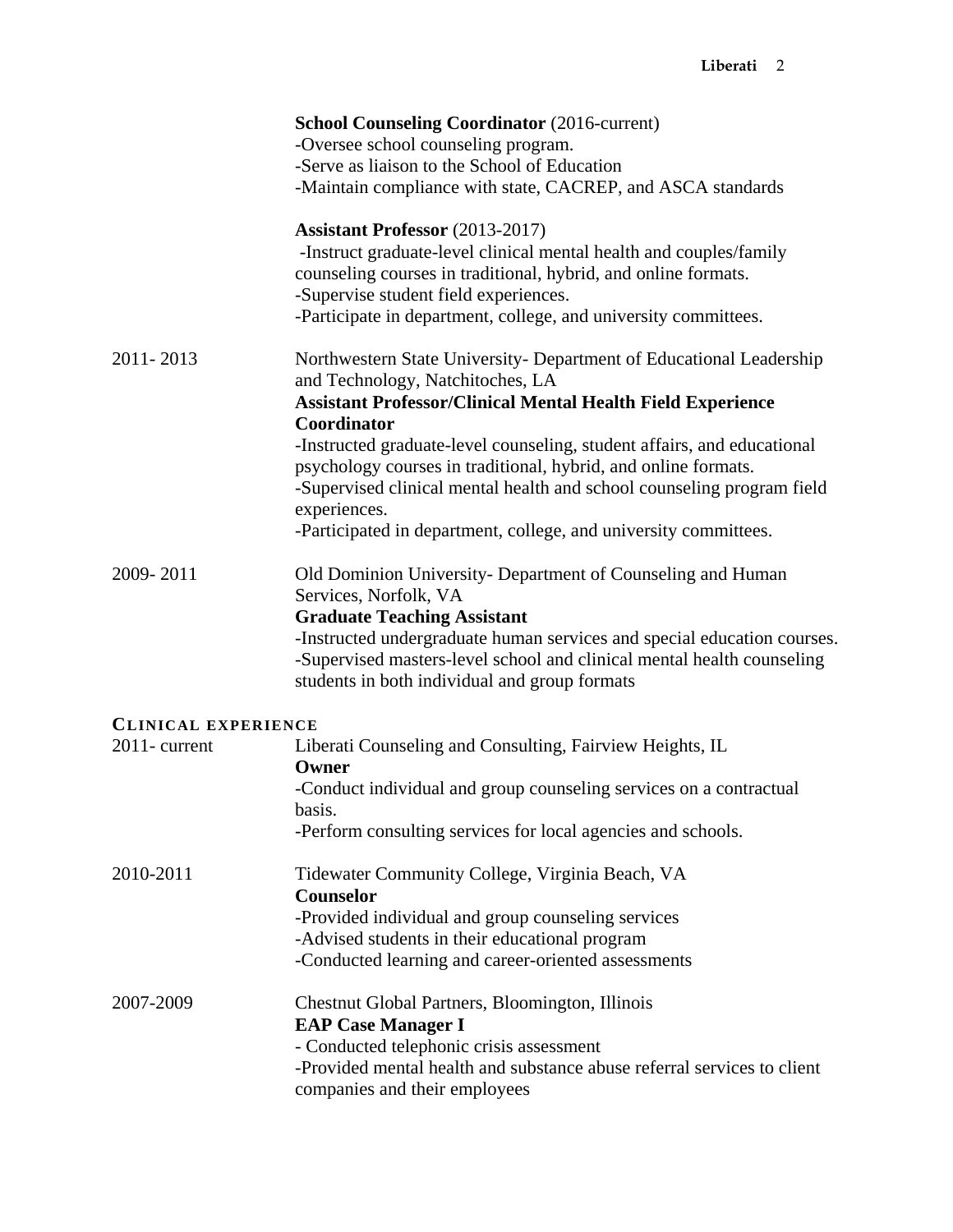| 2003-2006 | Methodist Medical Center, Peoria, IL<br><b>Mental Health Associate</b><br>-Provided inpatient individual, group, and family counseling for<br>children, adolescents, and adults.<br>-Conducted inpatient intake assessments                                                                           |
|-----------|-------------------------------------------------------------------------------------------------------------------------------------------------------------------------------------------------------------------------------------------------------------------------------------------------------|
| 2002-2003 | Human Service Center, Peoria, IL<br><b>Outpatient Case Manager /Public Entitlement Specialist</b><br>-Provided outpatient counseling and mental health case management<br>services<br>-Conducted outpatient intake assessments<br>-Facilitated clients in the public entitlement application process. |

# **TEACHING EXPERIENCE/ COURSES TAUGHT**

## **Webster University**

## *Counseling*

- Human Growth and Development (FA-1 14; SP-1 16)
- Counseling of Children (FA-2 14; SP-1 15; FA-1 16)
- Couples, Marriage, and Family Counseling (FA-2 16)
- Creative Arts in Counseling (SP-1 17)
- Family System Theory (FA-2 15)
- Internship (FA-1 13; FA-2 13; SP-1 14; SP-2 14; SM 14; F-1 14; F-2 14; SP-1 15; SM 15; FA-1 15; FA-2 15; SM 16; SP-1 17; SP-2 17)
- Psychopathology (SP-1 14; SM 14; SM 15; SP-1 16; SM 16; SP-2 17)
- Psychopharmacology (FA-1 13)
- Research and Program Evaluation (FA-2 13; SP-2 15; SP-2 16)

## **Northwestern State University**

*Counseling* 

- Advanced Counseling Skills (SP 13)
- Advanced Diagnosis (SP 13)
- Crisis, Trauma, Grief and Loss (SM 13)
- Differential Diagnosis and Treatment Planning (SP 12)
- Dynamics of the Counseling Process (FA 11; FA 12; SP 13)
- Family Dynamics (SM 12; SM 13)
- Group Counseling for School Counselors (SM 12; SM 13)
- Group Process (SM 12)
- $\bullet$  Internship (FA 11; SP 12; FA 12; SP 13)
- Introduction of Clinical Mental Health Counseling (FA 12)
- Practicum: College Counseling (SP 12)
- Practicum: School Counseling (FA 11; FA12)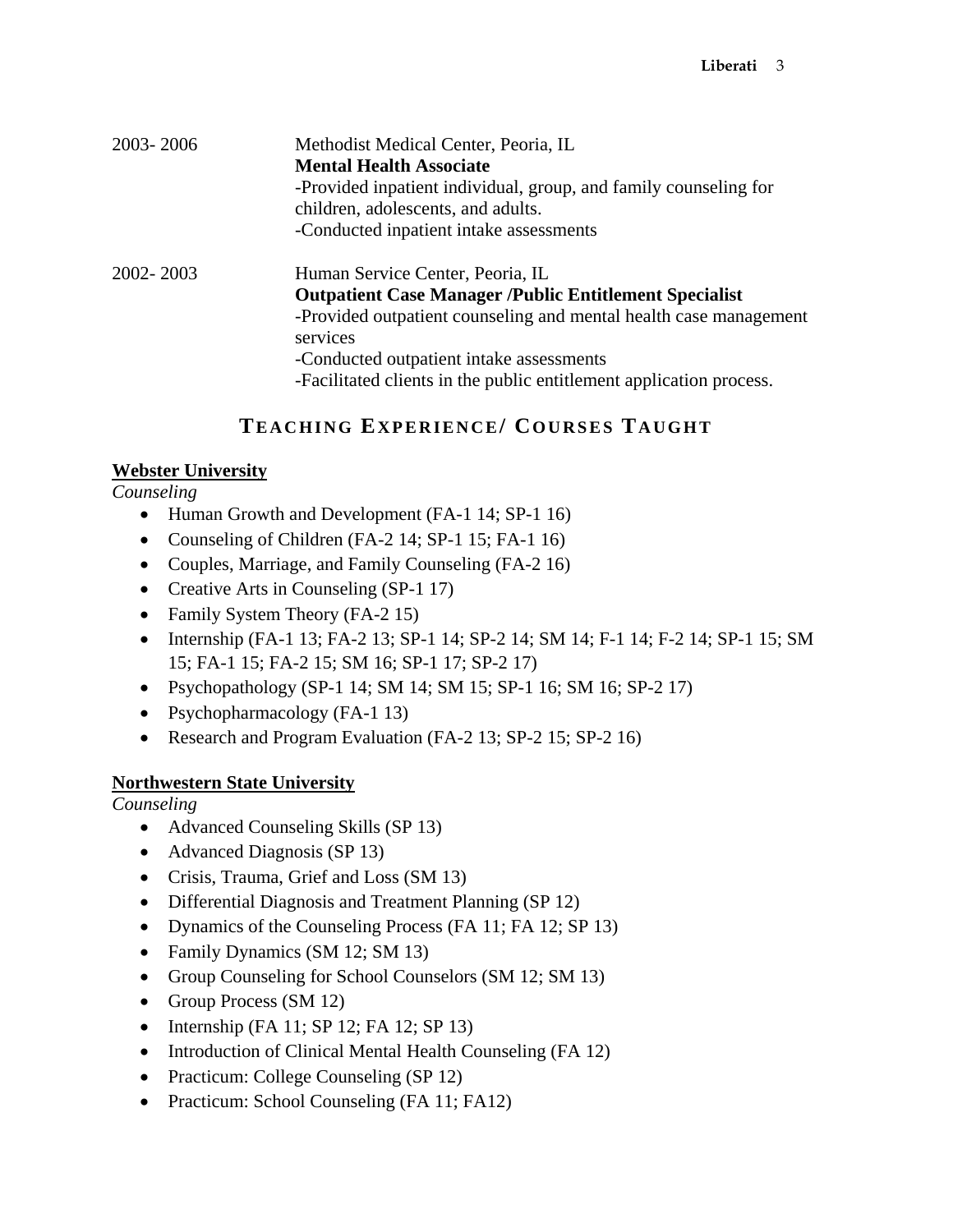• Psychopharmacology (SP 13)

#### *Educational Psychology*

• Dynamics of Human Growth and Development (FA 11; SP 12; FA 12)

#### **Old Dominion University** (Undergraduate level)

*Human Services* 

- Career Development and Appraisal (SP 10)
- Family Systems (FA 10)
- Human Service Internship (SP 11)

#### *Special Education*

• Fundamentals of Human Growth and Development (FA 09; SP 10; SM 11)

## **FIELD EXPEREINCES**

| <b>Fall 2010</b> | James Blair Middle School, Norfolk, VA<br>Counseling Intern (Doctoral level)<br>- Provided academic and guidance counseling services to middle school<br>students<br>-Assisted with an after-school social skills building program                                                                             |
|------------------|----------------------------------------------------------------------------------------------------------------------------------------------------------------------------------------------------------------------------------------------------------------------------------------------------------------|
| <b>Fall 2010</b> | Tidewater Community College, Virginia Beach, VA<br>Counseling Intern (Doctoral level)<br>- Provided academic and personal counseling services to community<br>college students<br>-Coordinated services with other college departments to increase student<br>success                                          |
| 2008-2009        | Children's Home Foundation of Illinois, Peoria, IL<br>Counseling Intern (Master level)<br>- Provided evidence-based individual and group counseling services to<br>school-age children and their families.<br>-Coordinated services with school districts, psychiatrists, and other social<br>service agencies |
| Summer 2001      | United States Embassy, Stockholm, Sweden<br>Political Intern (Undergraduate level)<br>-Assisted professional staff with routine political assignments.<br>-Provided linguistic assistance to Embassy staff.<br>-Performed office duties.                                                                       |

## **PROFESSIONAL MEMBERSHIPS**

- American School Counselor Association
	- o Illinois School Counselor Association
	- o Missouri School Counselor Association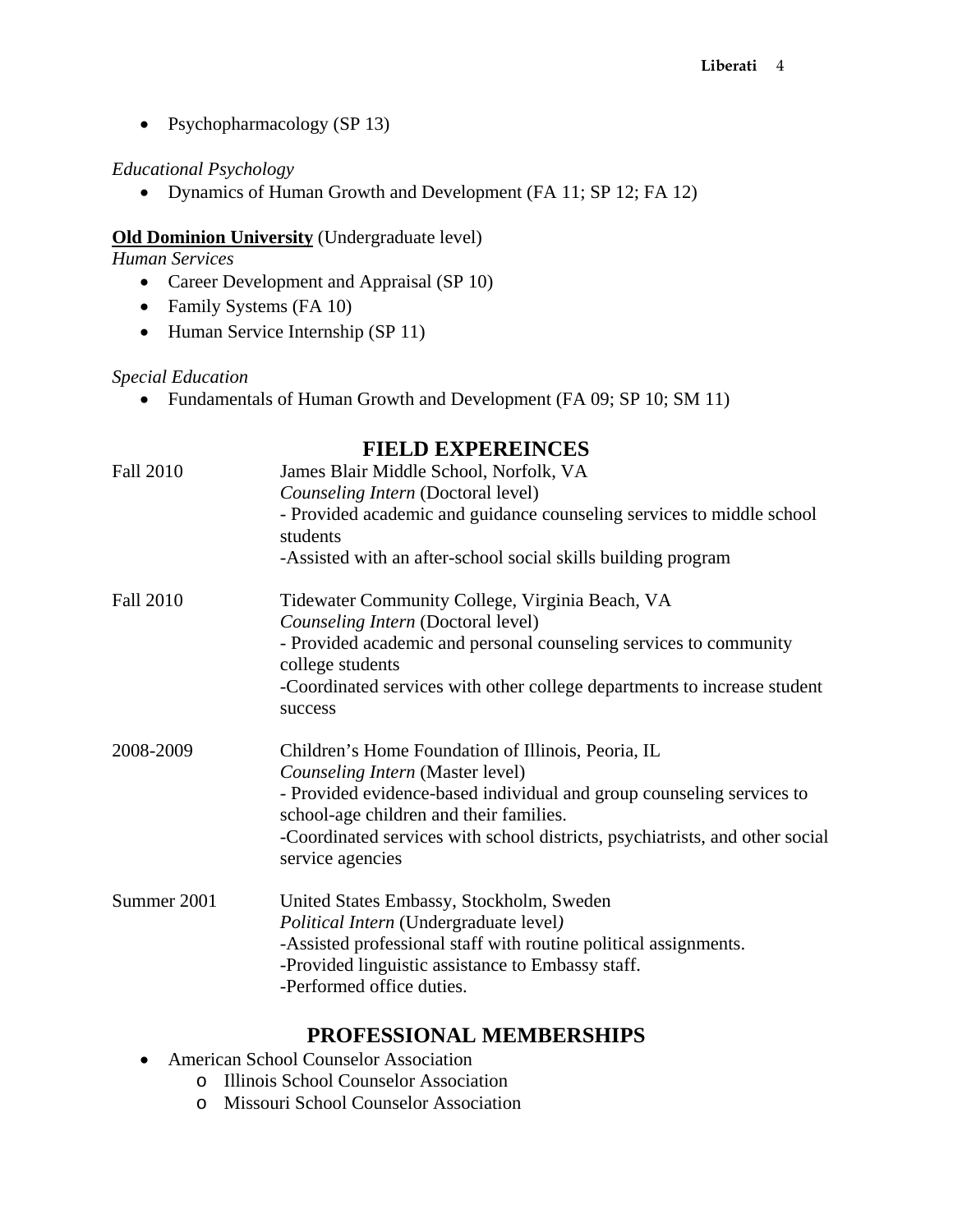- St. Louis Metropolitan School Counselor Association
- Illinois Counseling Association
	- o Illinois Association for Counselor Education and Supervision
	- o Illinois Association for Specialists in Group Work
- American Psychological Association
	- o Division 15: Educational Psychology
	- o Division 16: School Psychology

## **PUBLICATIONS**

#### **National and International level**

**Liberati, R.**, Moore, A., Kautzman, M., & Barreto, D. (2017). Being a LGBTQI + Individual in Immigrant & International Communities (Book Chapter). In *Affirmative Counseling With the LGBTQI Population: Current and Emerging Issues*. American Counseling Association.

**Liberati, R.** & Agbisit, M. (2016). Using Art-Based Strategies in Group-Based Counselor Supervision. *Journal of Creativity in Mental Health.* 1-16*.* doi*:*10.1080/15401383.2016.1189369

Liberati, R. (2016). Play Therapist Stress and Meditation. *Play Therapy. 11*(3), 6-8.

Hancock, R. (2014). Positive Counselor Characteristics with Sexual Minority Intimate Partner Violence Victims. *Canadian Journal Of Counselling And Psychotherapy / Revue Canadienne De Counseling Et De PsychothéRapie.* 48(2), 153-170.

**Hancock, R.**, McAuliffe, G., Levingstgon, K. (2014). Factors Impacting Counselor Competency with Sexual Minority Intimate Partner Violence Victims*. Journal of LGBT Issues in Counseling.* 8(1), 74-94.

Hancock, R. (2013). Counselor Stress Reduction through Guided Imagery*. Play Therapy. 8*(2), 12-15.

Hancock, R. (2013, Summer). Meet the Editors. *ALGBTIC News.*

Hancock, R. (2012). Book Review of "Breaking Out II: The Complete Guide to Building a Positive LGBTI Identity". *Canadian Journal Of Counselling And Psychotherapy / Revue Canadienne De Counseling Et De PsychothéRapie, 46*(4). Retrieved from http://cjcrcc.ucalgary.ca/cjc/index.php/rcc/article/view/2517

Hancock, R. (2012). Factors impacting counselor competency when counseling sexual minority intimate partner violence victims*.* (Old Dominion University). *ProQuest Dissertations and Theses,* 163.

Contributor. (2010) In N. Brown. *Psychoeducational Groups Teacher's Manual*. 3<sup>rd</sup> Edition. Cercene.

## **State level**

**Liberati, R.** & Bayne, H.B. (2014). Sexual Minority Domestic Violence Victims'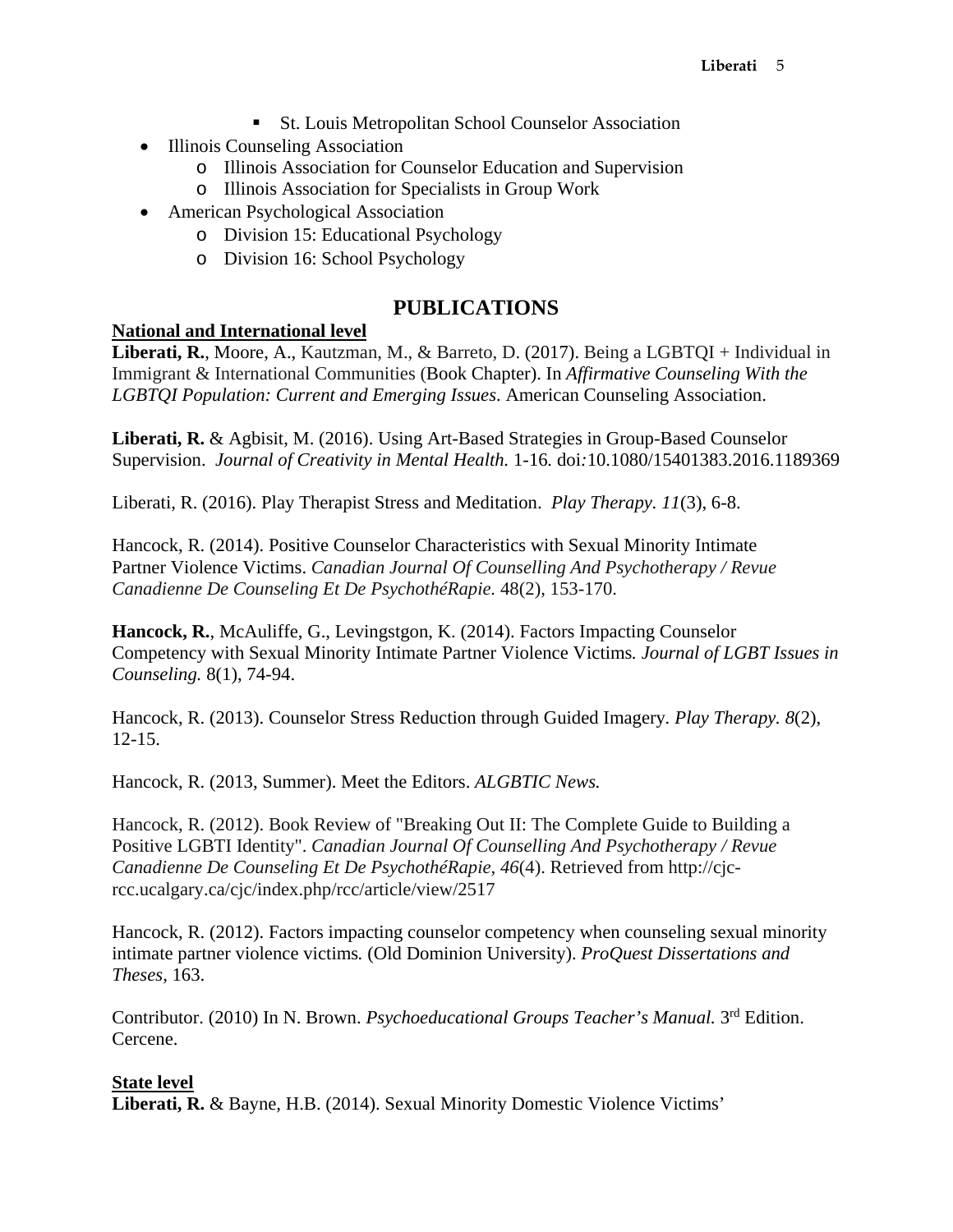Experiences with Counseling and Other Social Services. *Louisiana Journal of Counseling.* 21, 18-26.

Hancock, R.D. (2013). School Counselor Stress and Meditation. *Journal of Counseling in Illinois. 2*(2), 17-20.

Liberati, R. (2015). Meet the President. *IASGW Newsletter.*

## **Local level**

Hancock, R. (2010, Spring). ACA 2010 Convention. *Chi Sigma Iota Chapter Newsletter*.

Hancock, R. (2009, August). Our Little Corner of the World. *Our Own Online Magazine.* 

Hancock, R. (2009, August). The Joys and Pains of the Season. *Our Own Online Magazine.* 

Hancock, R. (2009, September). Choices. *Our Own Online Magazine.* 

Hancock, R. (2009, September). Conversion Therapy. *Our Own Online Magazine.* 

## **Manuscripts Submitted for Publication**

Liberati, R. (in progress). School counselor stress reduction through guided imagery. Submitted to *Professional School Counselor*

**Liberati, R**. & Chakaryan, H. (in review). Significance of training for LGBTQ intimate partner violence victim counselors. Submitted to the *Journal of Homosexuality.*

**Liberati, R.**. Pichon, H., & Chakaryan, H. (in review). An Exploration of Intimate Partner Violence Counselor Competencies Through Blended Theories. Submitted to *The Qualitative Review*

## **Manuscripts in Progress**

**Liberati, R.** (in progress). Hybrid course model

**Liberati, R.** & Stehn, M. (in progress). Impact of Sexuality Awareness on School Counselor Attitudes Towards Gay Males.

**Liberati, R.** & Braun, E. (in progress). Teaching counseling students competence with male body image disturbance.

Bonjo, L. & **Liberati, R.** (in progress). Identity development models with bisexual clients.

# **GRANTS/FUNDING**

## **Funded**

Liberati, R. (2016). *Melanie E. Rawlins Research Grant*. Illinois Counseling Association Foundation. \$1000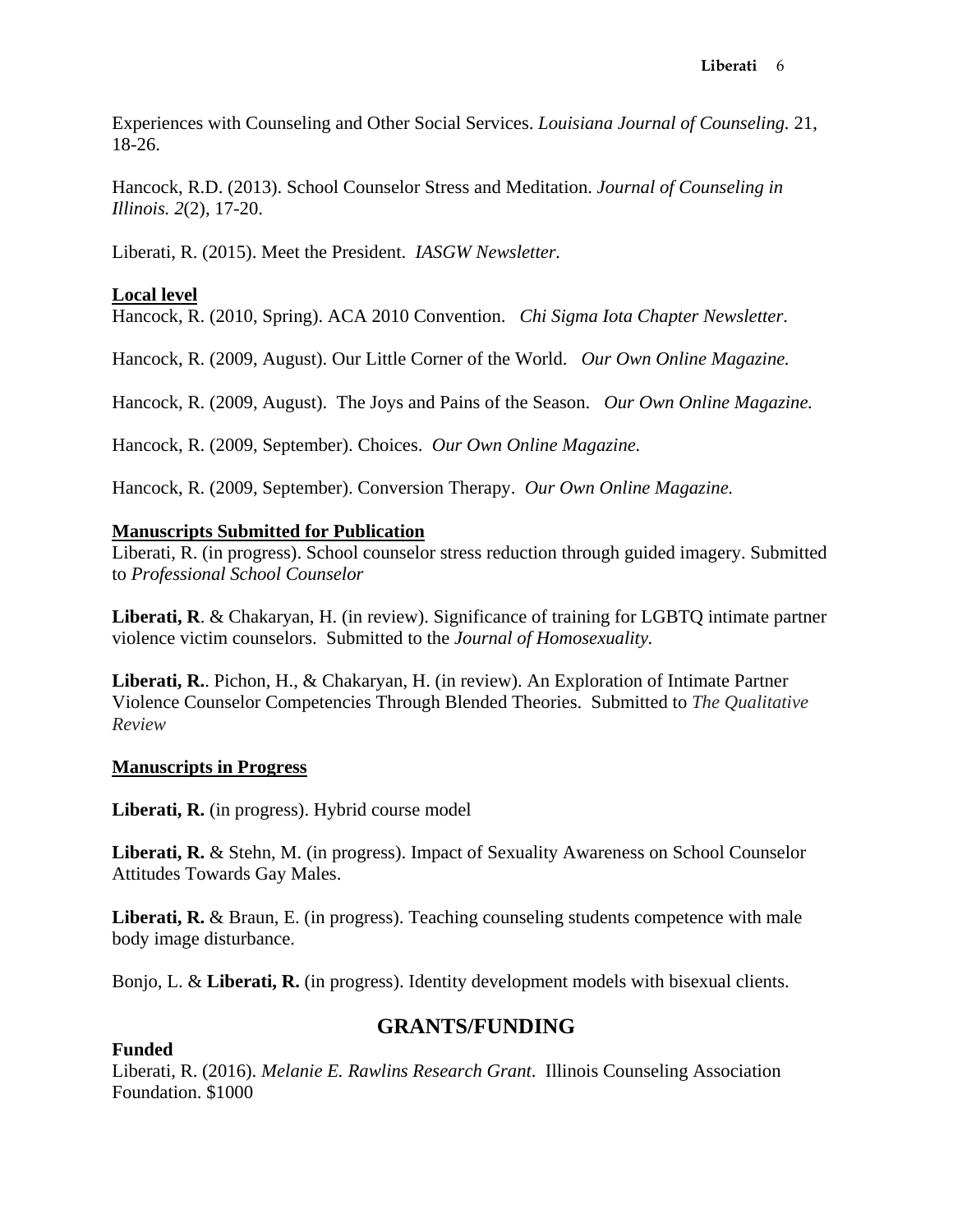Liberati, R. (2016). *Midwest Leadership Conference Travel Grant*, Illinois Counseling Association. \$1000.

Hancock, R. (Fall 2012). *Faculty Professional Development Grant.* College of Education and Human Performance*.* Northwestern State University. \$500.

Hancock, R. (Spring 2011). *Graduate Assistant Professional Development Grant*. Department of Counseling and Human Services. Old Dominion University. \$250.

Hancock, R. (Fall 2010). *Graduate Assistant Professional Development Grant*. Department of Counseling and Human Services. Old Dominion University. \$250.

Hancock, R. (Spring 2010). *Graduate Assistant Professional Development Grant*. Department of Counseling and Human Services. Old Dominion University. \$250.

## **EDITORIAL EXPERIENCE**

- 2014- present Ad hoc Reviewer, *Qualitative Research*
- 2012- present Ad hoc Reviewer, *Canadian Journal of Counselling and Psychotherapy*, Canadian Counselling and Psychotherapy Association
- 2012- present Ad hoc Reviewer, Brooks/Cole Publishing Company
- 2012- present Ad hoc Course Reviewer, American Counseling Association
- 2012- present Ad hoc Reviewer, *International Journal of Play Therapy*, Association for Play Therapy
- 2012 2015 Co-Editor*, ALGBTIC News,* Association for Lesbian, Gay, Bisexual and Transgendered Issues in Counseling

## **PRESENTATIONS**

#### **National and International Presentations:**

Liberati, R. (2015, October) *Incorporating meditation and guided imagery into your counseling practice.* Conference session for the 2015 American College Counseling Association Annual Conference. Louisville, KY.

**Liberati, R.** & Braun, E. (2014, September) *Evidence-based interventions with LGBTQ youth.* Conference session for the 2014 Association for Lesbian, Gay, Bisexual, and Transgender Issues in Counseling Conference. New Orleans, Louisiana.

Hancock, R. (2014, February) *Creative Approaches to Counselor Education and Supervision.* Conference session for the 2014 Association for Specialists in Group Work Annual Conference. Orlando, Florida.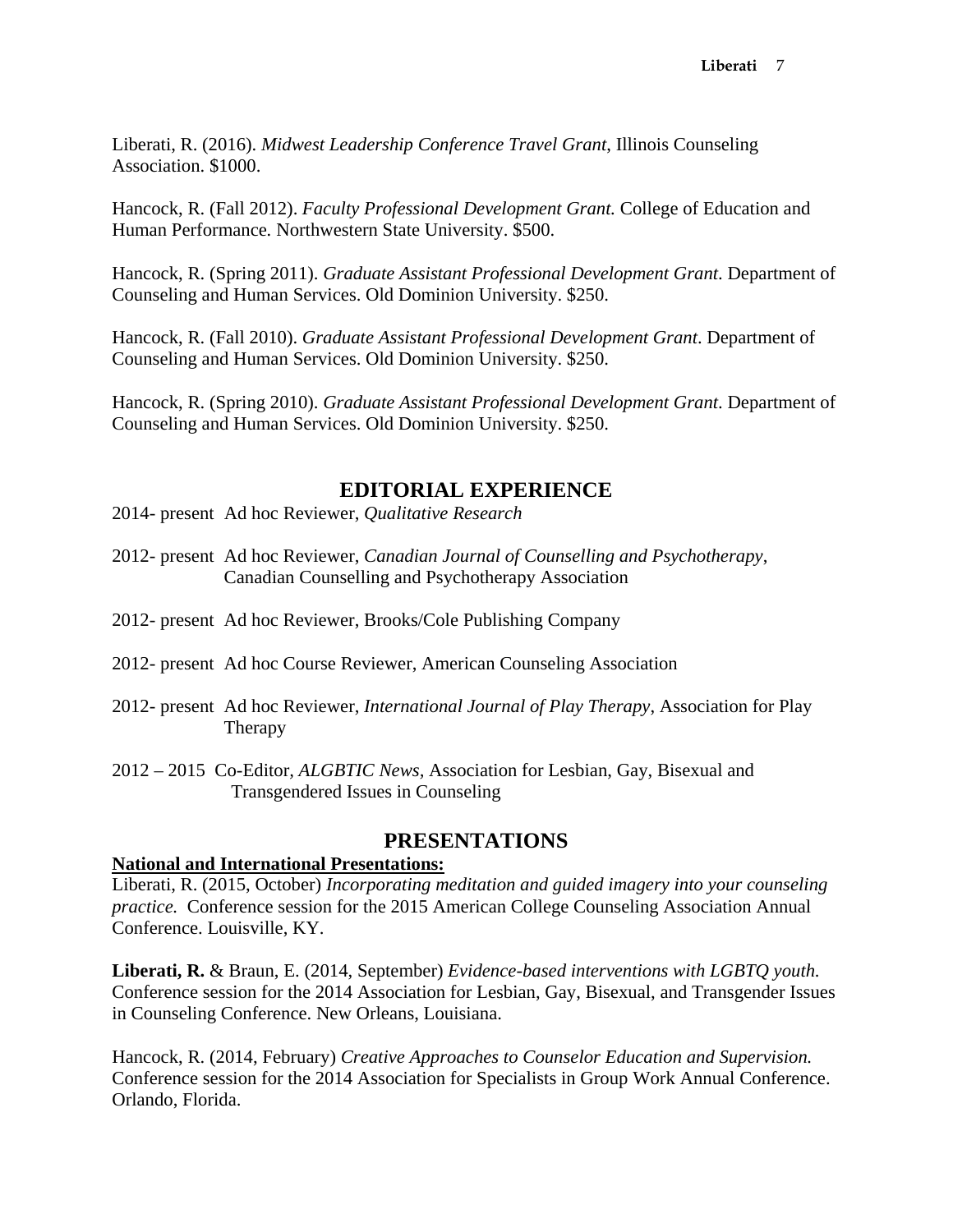Hancock, R., (2013, September) *Evidenced-Based Interventions For Working With LGBTQ Students.* Conference session, for the 2013 American College Counseling Association Annual Conference. New Orleans, Louisiana.

Bayne, H.B. & **Hancock, R.** (2012, October) *The Greatest of These is Love: Helping College Students Explore and Integrate Religious and Non-Heterosexual Identities.* Conference session, for the 2012 American College Counseling Association Annual Conference. Orlando, Florida.

Hancock, R. (2011, August). *Victim Experiences and Clinical Interventions for Domestic Violence in Gay Couples*. Education Session for the 2011 Old Dominion Ireland Institute, Dublin, Ireland.

Ammon, G., **Hancock, R.**, & Kocet, M. (2011, March). *The Broken Bond: Victim Experiences and Clinical Interventions for Domestic Violence in Gay Couples*. Education Session for the 2011 American Counseling Association Annual Conference, New Orleans, Louisiana.

## **Regional and State Presentations:**

Liberati, R**.** (2016, November) *Art-Based Techniques in Field Experience Supervision.* Poster session for the 2016 Illinois Counseling Association Annual Conference. Springfield, Illinois.

**Liberati, R.** & Bell, T. (2015, November) *Helping LGBTQ students transition to college.* Conference session for the 2015 Illinois Counseling Association Annual Conference. Skokie, Illinois.

Liberati, R. (2014, November) *Evidenced-Based Interventions For Working With LGBTQ K-12 Students.* Conference session for the 2014 Illinois Counseling Association Conference. Skokie, Illinois.

Hancock, R. (2013, November). *Creative Approaches to Counselor Supervision*. Conference session for the 2013 Illinois Counseling Association Annual Conference. Skokie, Illinois.

Hancock, R. (2013, May). *Art-Based Techniques in Group Supervision*. Education Session for the 2013 Illinois Specialists in Group Work Annual Conference, Skokie, Illinois.

Hancock, R. (2012, November) *Loving Yourself: Counselor Self-acceptance through Guided Imagery and Meditation.* Conference session for the 2012 Illinois Counseling Association Annual Conference. Springfield, Illinois.

Hancock, R. (2012, November) *Advocating for Sexual Minority Intimate Partner Violence Victims*. Poster session for the 2012 Illinois Counseling Association Annual Conference. Springfield, Illinois.

Hancock, R. (2012, April) *Counseling LGBTQ Students.* Conference session for the 2012 Illinois School Counseling Association Annual Conference. Springfield, Illinois.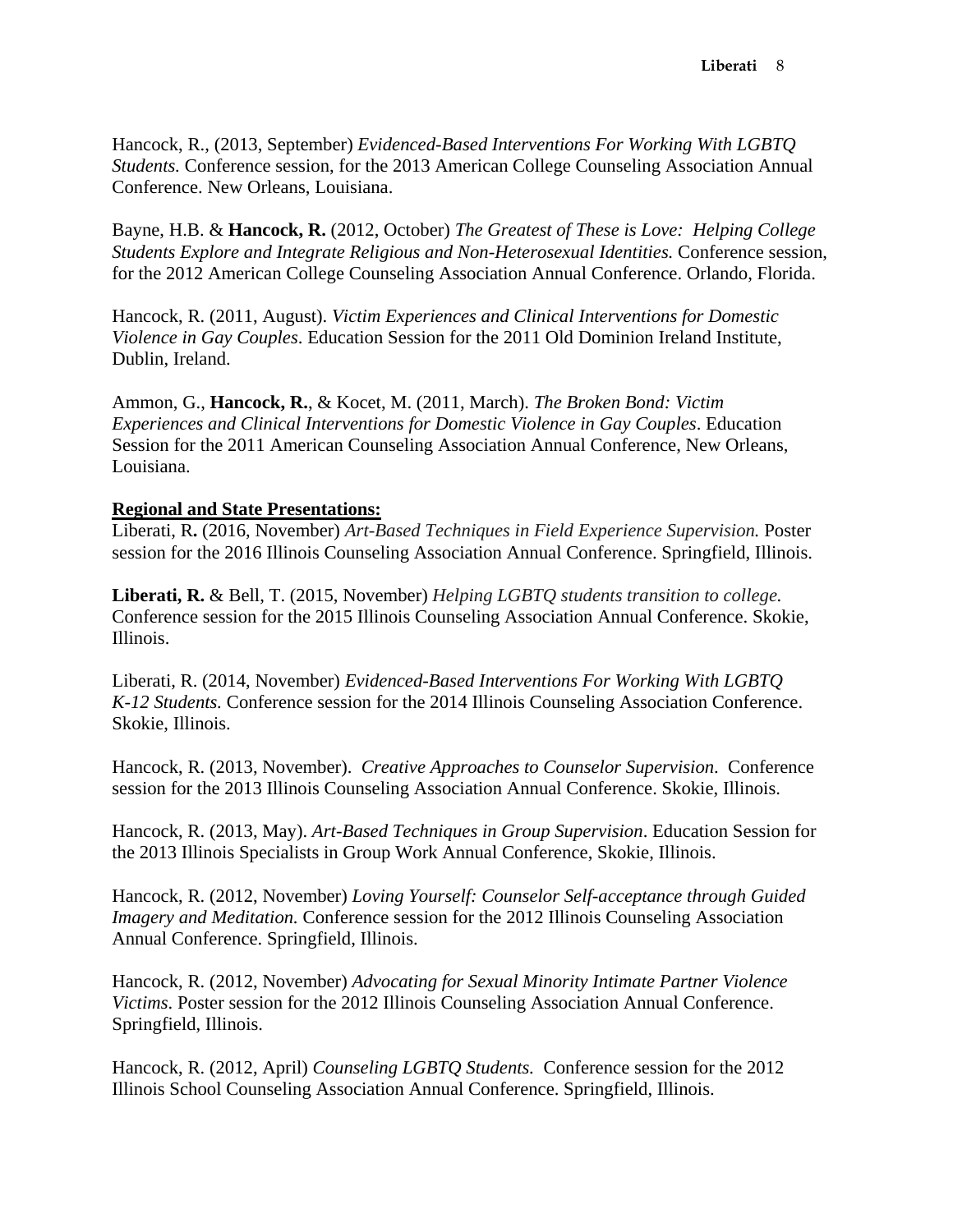Hancock, R. (2011, November) *Meditation and Counselor Self-Care*. Conference session for the 2011 Illinois Counseling Association Annual Conference. Skokie, Illinois.

Hancock, R. (2010, November) *LGBT Intimate Partner Violence Victims' Responses to Counseling*. Conference session for the 2010 Illinois Counseling Association Annual Conference. Lisle, Illinois.

#### **Local Presentations:**

Hancock, R. (2013, February) *Credentialing in the Helping Professions.* Continuing Education Seminar, Northwestern University Counseling Program. Natchitoches, Louisiana.

Hancock, R. (2012, November) *Counseling LGBTQ K-12 Students.* Continuing Education Seminar, Northwestern University Counseling Program. Natchitoches, Louisiana.

#### **Submitted Presentations:**

Liberati, R. (2017, November*). Investigating the impact of knowledge of sexuality development on school counselors' attitudes towards gay male K-12 students.* Conference session for the 2017 Illinois Counseling Association Annual Conference. Lisle, Illinois

Liberati, R. (2017, November*). Play therapy techniques for non-Play Therapists.* Conference session for the 2017 Illinois Counseling Association Annual Conference. Lisle, Illinois

**Service** 

# **Webster University**  *University*  2014- current *Committee Member* (Appointed), International Studies Committee, Webster University, St. Louis, Missouri 2014- current *Affiliate Member*, Women and Gender Studies Committee, Webster University, St. Louis, Missouri 2014- current *Representative,* University Judicial Board, Webster University, St. Louis, Missouri 2014- current *Representative,* Sexual Offense Hearing Board, Webster University, St. Louis, Missouri Fall 2015 *Interim Committee Member* (Appointed)*,* Institutional Review Board, Webster University, St. Louis, Missouri Spring 2015 *Interim Committee Member* (Appointed)*,* Health and Wellness Committee, Webster University, St. Louis, Missouri 2013- 2015 *Committee Member*, Centennial Committee, Webster University, St. Louis, Missouri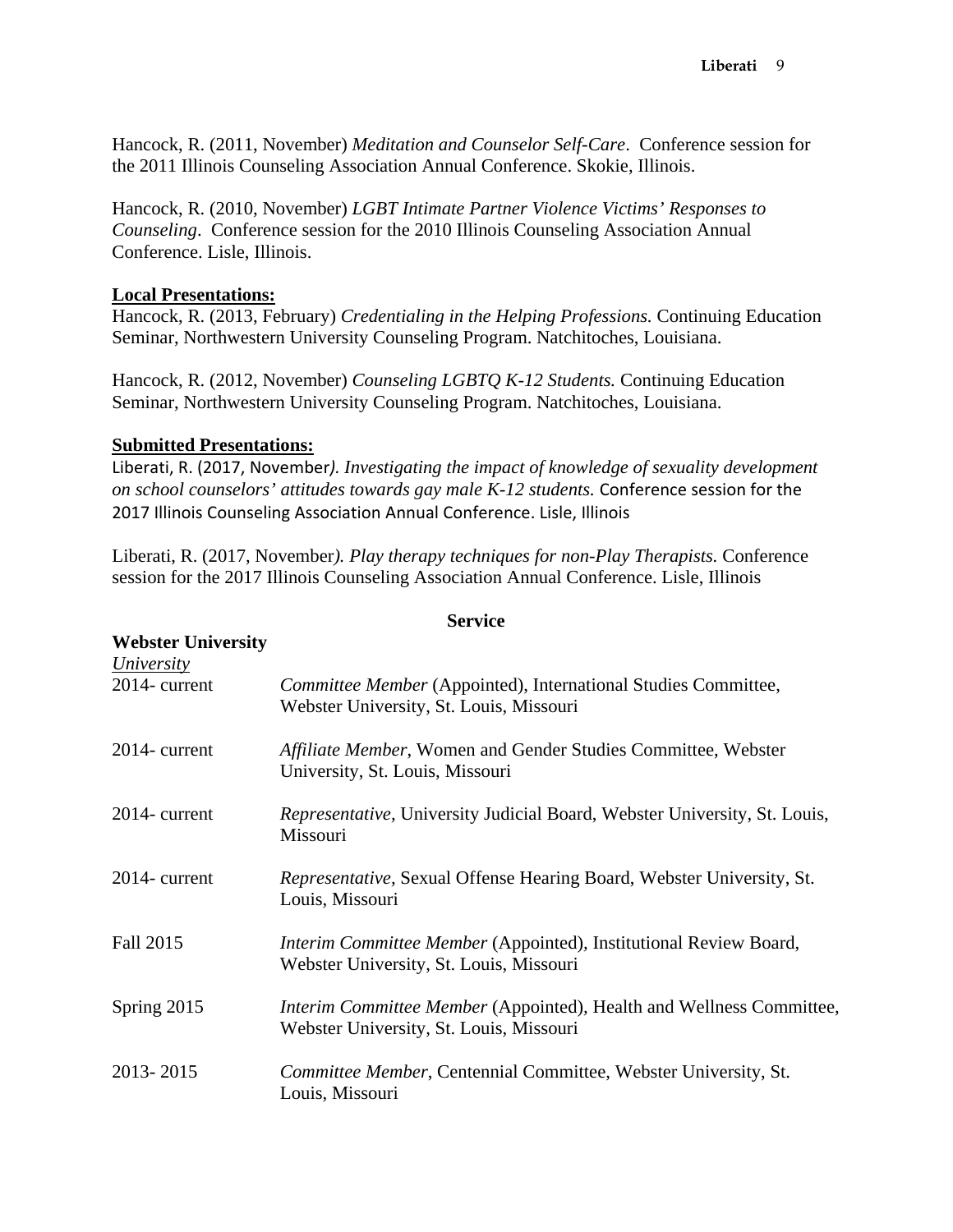| College<br>2015-current           | Committee member, School Counseling Planning Committee, Department<br>of Professional Counseling and School of Education, Webster University,<br>St. Louis, Missouri |
|-----------------------------------|----------------------------------------------------------------------------------------------------------------------------------------------------------------------|
| 2014-2015                         | Committee Member, Human Services Program Planning Committee,<br>Department of Sociology and Anthropology, Webster University, St.<br>Louis, Missouri                 |
| Spring 2015                       | Committee Member, Human Services Faculty Search Committee,<br>Department of Sociology and Anthropology, Webster University, St.<br>Louis, Missouri                   |
| <b>Fall 2014</b>                  | Committee Member, Clinical Psychology Faculty Search Committee,<br>Department of Psychology, Webster University, St. Louis, Missouri                                 |
| <b>Department</b><br>2017-current | Interim Clinical Director, Department of Professional Counseling,<br>Webster University, St. Louis, Missouri                                                         |
| 2016-current                      | Remediation Committee Chair, Department of Professional Counseling,<br>Webster University, St. Louis, Missouri                                                       |
| 2016-current                      | School Counseling Coordinator, Department of Professional Counseling,<br>Webster University, St. Louis, Missouri                                                     |
| 2014-current                      | Member, Admissions Committee, Department of Professional Counseling,<br>Webster University, St. Louis, Missouri<br>-Committee Chair (FA 14; AY 15-16)                |
| 2013-current                      | Committee Member, Clinical Team, Department of Professional<br>Counseling, Webster University, St. Louis, Missouri                                                   |
|                                   | Spring-Summer 2016 Remediation Committee Member, Department of Professional Counseling,<br>Webster University, St. Louis, Missouri                                   |
| Spring 2016                       | Remediation Committee Member, Department of Professional Counseling,<br>Webster University, St. Louis, Missouri                                                      |
| Spring-Summer<br>2015             | Committee Chair, Department Associate Search Committee, Department<br>of Professional Counseling, Webster University, St. Louis, Missouri                            |
| 2013-2015                         | <b>Online Coordinator, Department of Professional Counseling, Webster</b><br>University, St. Louis, Missouri                                                         |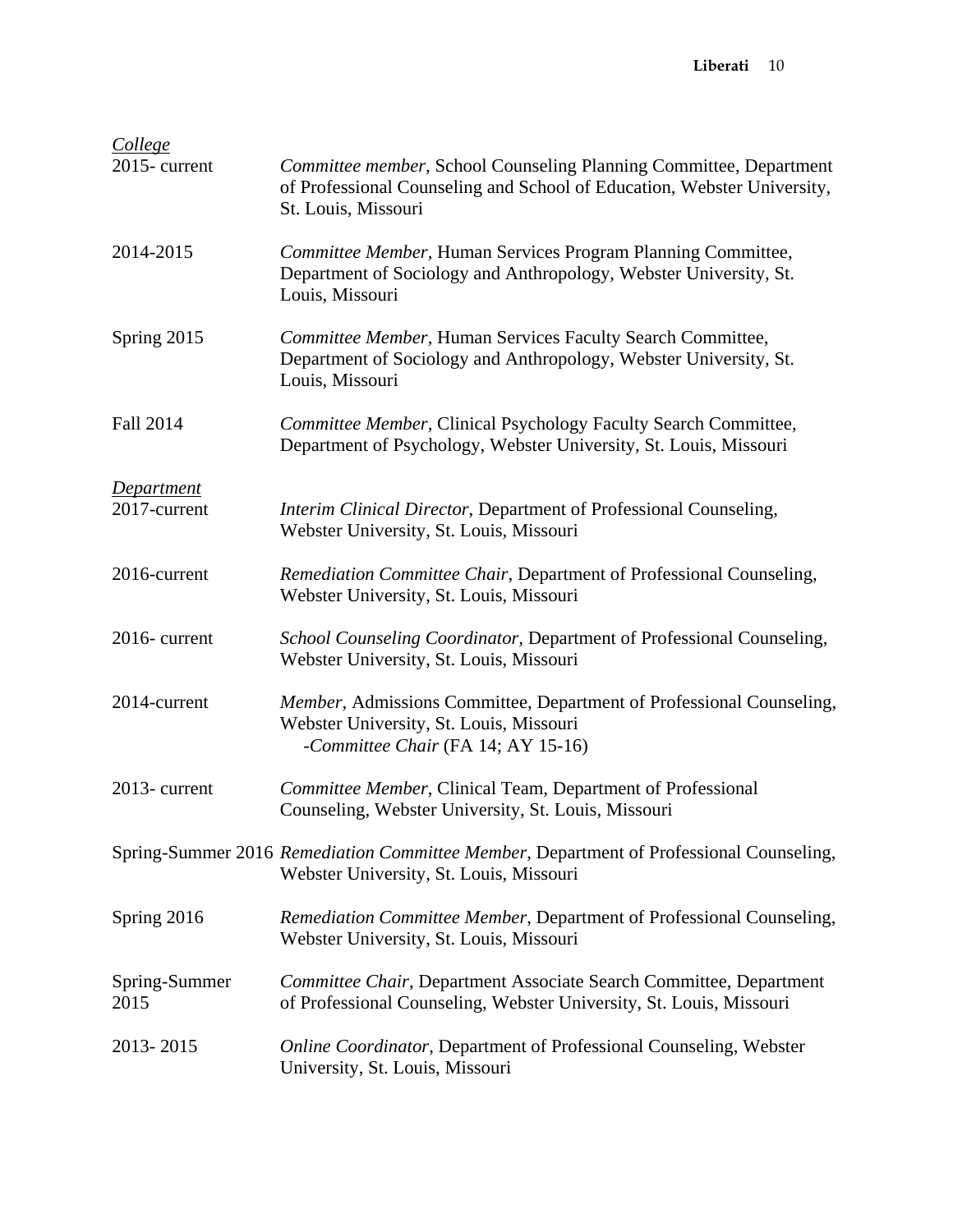#### **Liberati** 11

| Summer 2015                          | Site Champion, Windows Migration Project, Department of Professional<br>Counseling, Webster University, St. Louis, Missouri                                             |
|--------------------------------------|-------------------------------------------------------------------------------------------------------------------------------------------------------------------------|
| Summer 2014                          | Remediation Committee Chair, Department of Professional Counseling,<br>Webster University, St. Louis, Missouri                                                          |
| 2013-2014                            | Committee Member, Assessment Committee, Department of Professional<br>Counseling, Webster University, St. Louis, Missouri                                               |
| 2013-2014                            | <b>Online Couse Designer (3 courses), Department of Professional</b><br>Counseling, Webster University, St. Louis, Missouri                                             |
| Spring 2014                          | Online Counseling Faculty Search Committee Co-chair, Department of<br>Professional Counseling, Webster University, St. Louis, Missouri                                  |
| Fall 2013                            | School Counseling Faculty Search Committee Member, Department of<br>Professional Counseling, Webster University, St. Louis, Missouri                                    |
| Fall 2013                            | Department Associate Search Committee Member, Department of<br>Professional Counseling, Webster University, St. Louis, Missouri                                         |
| <b>Northwestern State University</b> |                                                                                                                                                                         |
| 2011-2013                            | Consistent Attendee, Faculty Senate, Northwestern State University,<br>Natchitoches Louisiana                                                                           |
| 2012-2013                            | Committee Member, Counseling Program Advisory Board, Department of<br>Educational Leadership and Technology, Northwestern State University,<br>Natchitoches Louisiana   |
| Spring 2013                          | Faculty Search Committee Member, Department of Educational<br>Leadership and Technology, Northwestern State University, Natchitoches<br>Louisiana                       |
| 2011-2013                            | Committee Member, CACREP Accreditation Committee, Department of<br>Educational Leadership and Technology, Northwestern State University,<br>Natchitoches Louisiana      |
| 2011-2013                            | <b>Faculty Sponsor, Student Personnel Association, Department of</b><br>Educational Leadership and Technology, Northwestern State University,<br>Natchitoches Louisiana |
| <b>Old Dominion University</b>       |                                                                                                                                                                         |

# 2010- 2011 *Faculty Hiring Committee Member*, Department of Counseling and Human Services, Old Dominion University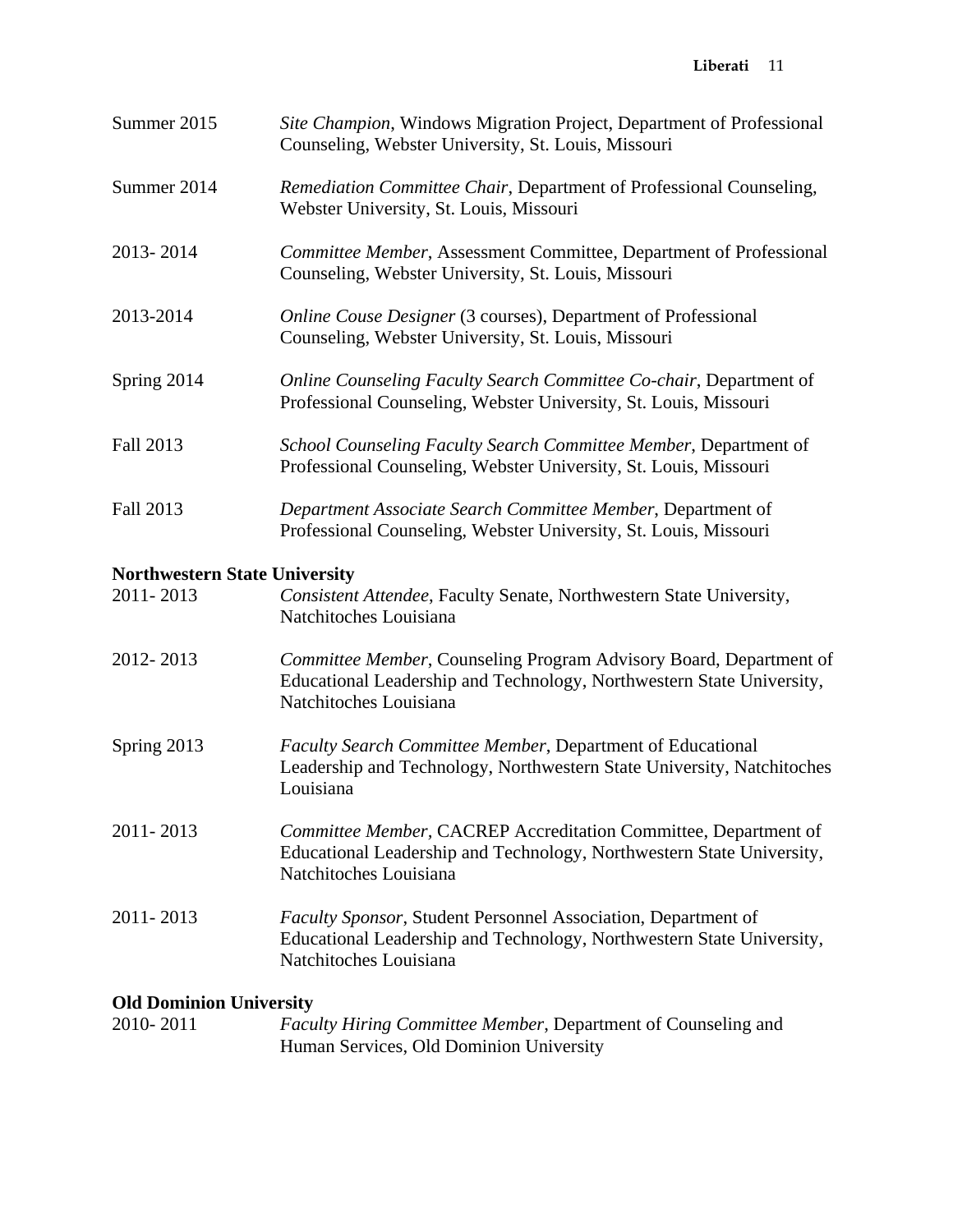| $2009 - 2011$ | LGBTQ Guest Lecturer, Department of Counseling and Human Services, |
|---------------|--------------------------------------------------------------------|
|               | <b>Old Dominion University</b>                                     |

## **Professional Service**

| 2016-current  | President, Illinois College Counseling Association                                                                          |
|---------------|-----------------------------------------------------------------------------------------------------------------------------|
| 2016-current  | Vice President, Illinois Association of Specialists in Group Work                                                           |
| 2015-2016     | President, Illinois Association of Specialists in Group Work                                                                |
| 2015-current  | Counselor. Foundations for Change, St. Louis, MO.                                                                           |
| 2013-current  | Member. School Counselor Educator Committee, Missouri Department of<br>Elementary and Secondary Education.                  |
| Spring 2017   | Member. Sub-Committee for First-Year School Counselor Survey,<br>Missouri Department of Elementary and Secondary Education. |
| Summer 2016   | Proposal Reviewer, American Counseling Association 2017 Conference,<br>San Francisco, CA                                    |
| 2014-2015     | Nominations and Election Chairperson, Illinois Association for Specialists<br>in Group Work                                 |
| 2012-2014     | Committee Member, Graduate Student and New Professional Committee,<br><b>American College Counseling Association</b>        |
| Summer 2014   | Proposal Reviewer, Illinois Counseling Association 2014 Conference,<br>Skokie, IL                                           |
| Summer 2014   | Proposal Reviewer, Western Association for Counselor Education and<br>Supervision 2014 Conference, Anaheim, CA              |
| Fall 2013     | Conference Volunteer, Illinois Counseling Association Conference,<br>Skokie, Illinois                                       |
| Spring 2013   | Proposal Reviewer, Association for Counselor Education and Supervision<br>2013 Conference, Denver, Colorado                 |
| $2009 - 2011$ | Committee Member, Various committees, Association for Lesbian, Gay,<br>Bisexual and Transgender Issues in Counseling        |
| 2009-2011     | Committee Member, Various committees, Chi Sigma Iota- Chi Epsilon<br>Chapter                                                |